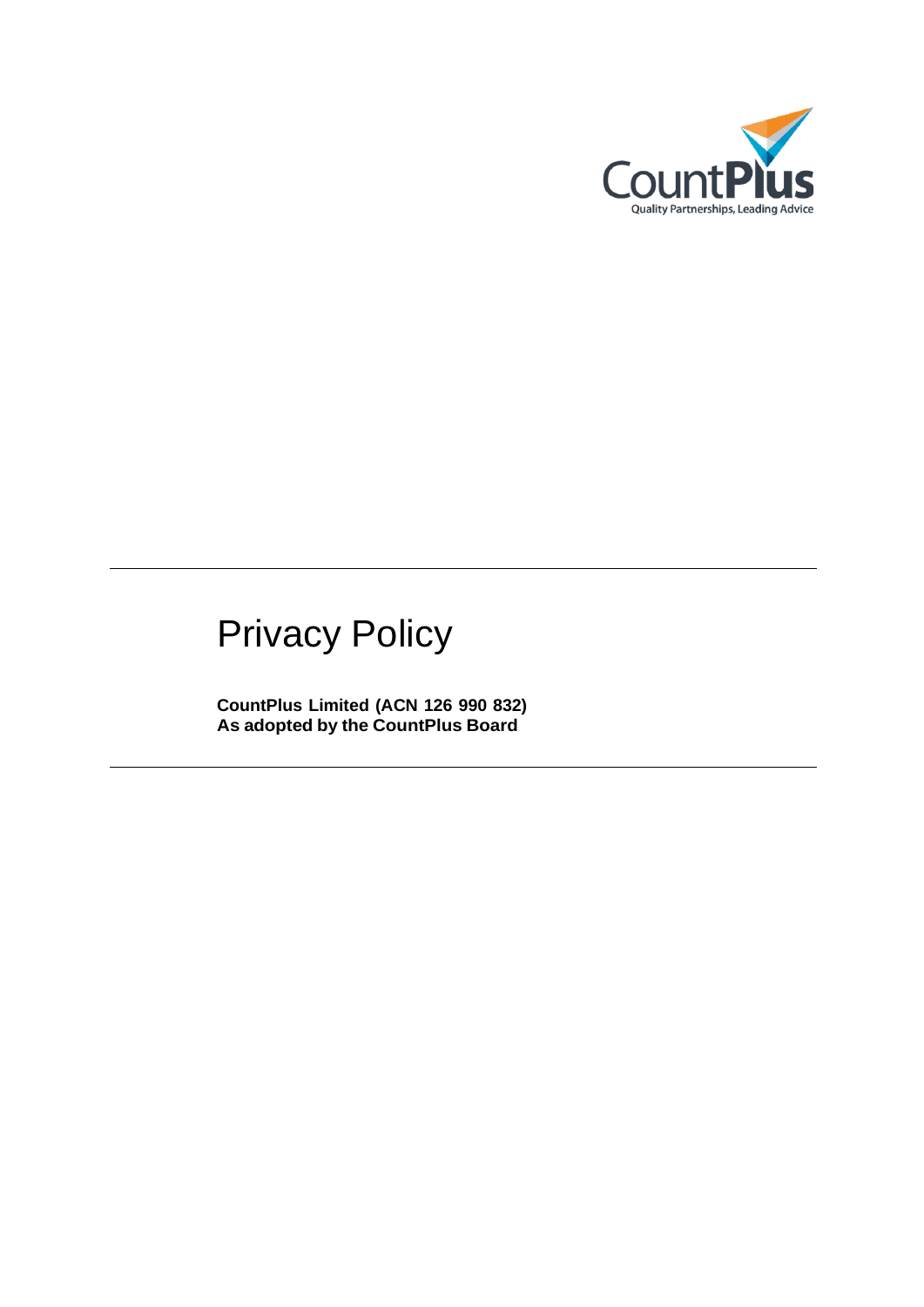# **1. Privacy Policy**

- 1.1 CountPlus Limited ('**CountPlus**') respects your privacy and is committed to protecting your privacy. At CountPlus, we understand the importance you attach to information that identifies you (your 'personal information') and we want to help you protect it.
- 1.2 We are bound by and committed to supporting, the *Privacy Act 1988* (Cth) and the Australian Privacy Principles (APPs). This Privacy Policy explains how we handle information that we learn about you when you submit any personal information to us or our associated entities in person, by mail or email or by visiting our website.

## **2. How do we collect personal information from you?**

- 2.1 We will only collect personal information which you have voluntarily provided to us or consented to us collecting the information. We may collect personal information about you in a variety of ways, for example:
	- When you visit or use our website;
	- When you retain our services:
	- When you register for secure access to our website and login to your account on our website (if applicable);
	- When you contact us or our associated entities, for example by mail, email or telephone;
	- When you apply for employment with us; and
	- From third party entities, such as law enforcement agencies and other government or regulatory bodies.
- 2.2 From time to time, you may be able to visit our website or deal with us anonymously or by pseudonym. However, we require certain personal information to be able to provide you with the services and information you request. If you do not provide us with certain personal information, we may not be able to provide you with access to those services or respond to your request.

#### **3. What type of personal information do we collect?**

- 3.1 The type of personal information we may collect from you includes (but is not limited to):
	- names, address, email, phone numbers and job titles;
	- information in documents such as passport or driver's licence;
	- tax file numbers (TFNs) and other identification numbers such as Medicare number;
	- date of birth and gender;
	- financial information:
	- details of superannuation and insurance arrangements;
	- sensitive information (with your consent), such as health information or membership details of professional or trade associations or political parties;
	- bank account details, shareholdings and details of investments;
	- educational qualifications, employment history and salary;
	- visa or work permit status; and
	- personal information about your spouse and dependants.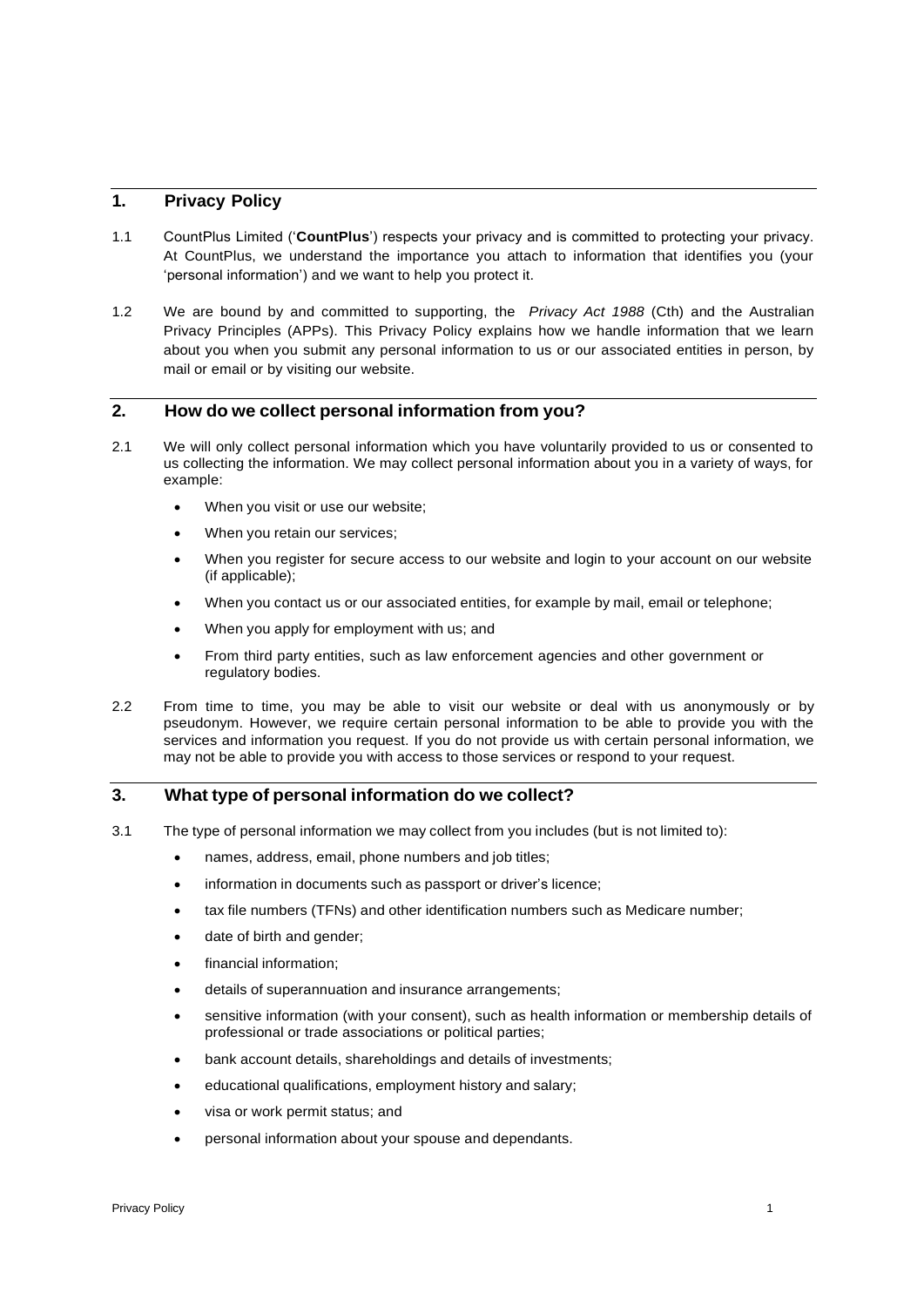# **4. How do we use your personal information?**

- 4.1 CountPlus and our associated entities will use the information you supply for the purpose of providing you with the service(s) agreed under our engagement, such as accounting or business advisory services.
- 4.2 We may also use the information we collect for our internal business and management processes (for example, accounting or auditing purposes), monitoring and improving our website, keeping you informed about our services and company news, and for any other purposes that would be reasonably expected by you and to allow us to comply with our obligations under the law.
- 4.3 CountPlus may also use your personal information for the purpose of marketing our services. If you do not want to receive marketing material from us, you can unsubscribe by contacting us as detailed below:
	- For electronic communications, you can click on the unsubscribe function in the communication;
	- For hard copy communications, you can email CountPlus via the 'How to contact us' section of our website informing us that you wish to unsubscribe [http://www.countplus.com.au/Contact-](http://www.countplus.com.au/Contact-Us)[Us](http://www.countplus.com.au/Contact-Us)

#### **5. How do we disclose your personal information?**

- 5.1 Your personal information will only be disclosed to those employees or consultants of CountPlus and its associated entities related to the agreed provision of services. Depending on the nature of the engagement, we may need to disclose your personal information to third parties which may include service and content providers (for example accounting or auditing service providers or our website hosting service providers), dealers and agents, or our contractors and advisors.
- 5.2 Important Notice: in the event that the processing or use of your personal information involves the disclosure of any information outside Australia, you acknowledge that by providing us with your personal information, you consent to such overseas disclosure. By consenting to such disclosure, you acknowledge and accept that:
	- CountPlus will not be accountable under the *Privacy Act 1988* (Cth) for any breach of your privacy by the overseas recipient; and
	- You will not be able to seek redress under the *Privacy Act 1988* (Cth) for any breach of your privacy by the overseas recipient.
- 5.3 CountPlus and its associated entities shall not knowingly provide personal information to any third party for any other purpose without your prior consent unless ordered to do so by a law enforcement body, court of law or other governmental or regulatory body or agency.
- 5.4 CountPlus may store, process or back-up your personal information on servers that are located overseas (including through third party service providers). The privacy laws in other countries might not be the same as in Australia. However, where CountPlus provides your personal information to third parties overseas, CountPlus will take such steps as are reasonable to ensure that your information is handled and stored in accordance with Australian privacy laws and this Policy.

# **6. Access to your personal information**

- 6.1 You can request us to provide you with access to personal information we hold about you by sending us an email: [privacy@countplus.com.au](mailto:privacy@countplus.com.au) (no spam please) or writing to us at Level 8, 1 Chifley Square, Sydney NSW 2000.
- 6.2 We may allow an inspection of your personal information in person, or provide copies or a summary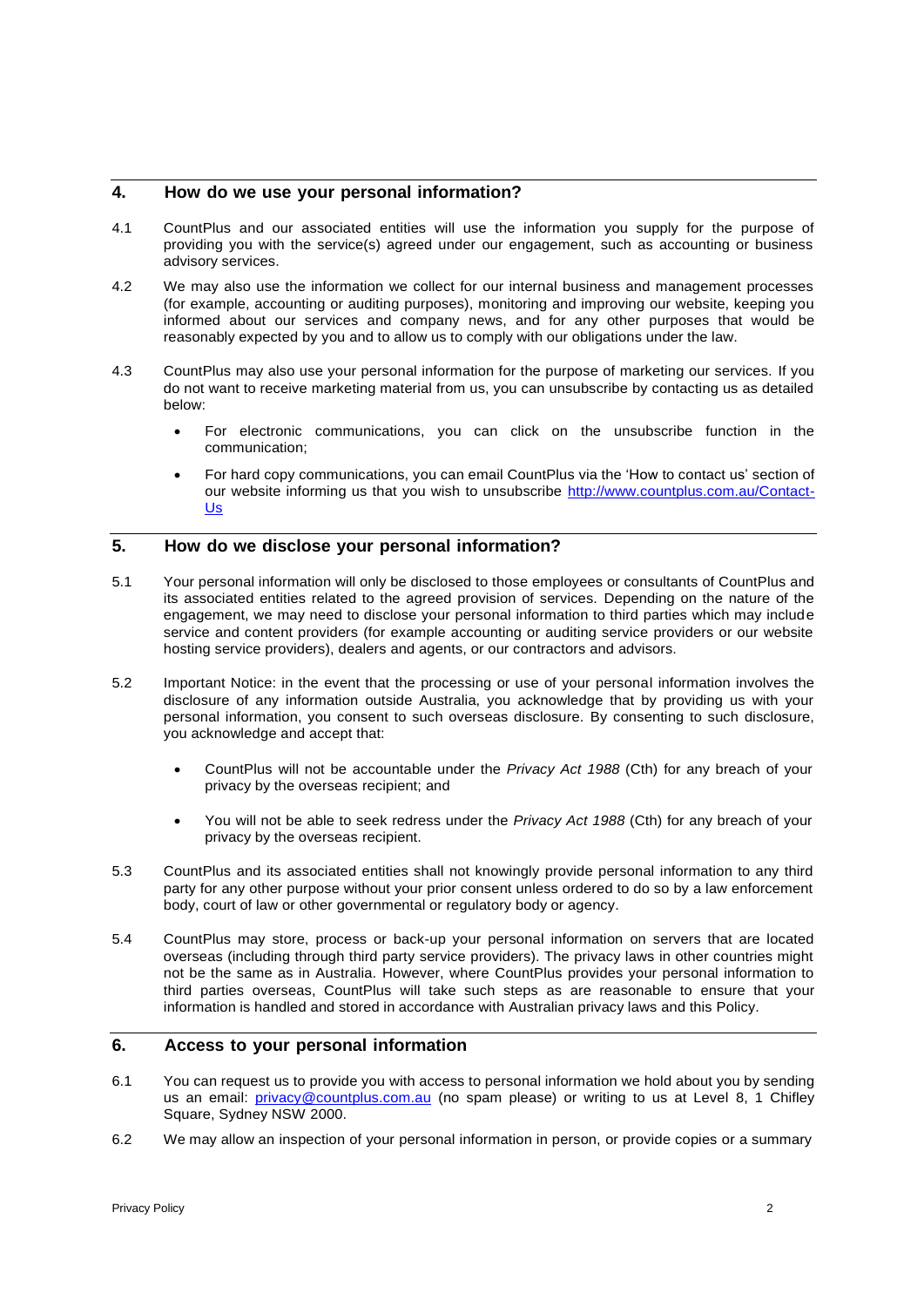of relevant documents, depending on what is the most appropriate in the circumstances. Any charge we make for providing access will be reasonable and will not apply to lodging a request for access. Your request to access your personal information will be dealt with in a reasonable time.

6.3 Note that we need not provide access to personal information if a request is frivolous, or where to provide access would pose a threat to health or public safety, unreasonable interference with another person's privacy, or be a breach of the law. If we refuse access, we will provide you with reasons for doing so.

# **7. Accuracy and correction**

7.1 To enable us to keep our records properly, please notify us if you believe that any information we hold about you is inaccurate, incomplete or out of date and we will take reasonable steps, in the circumstances, to ensure that it is corrected. You can notify us by sending us an email: [privacy@countplus.com.au](mailto:privacy@countplus.com.au) (no spam please) or writing to us at Level 8, 1 Chifley Square, Sydney NSW 2000.

#### **8. Our security procedures**

- 8.1 CountPlus takes your privacy and the privacy of its associated entities and their clients very seriously. We will take reasonable steps in the circumstances to protect any personal information you provide to us from misuse, interference or loss and unauthorised access, modification and disclosure.
- 8.2 We will also deidentify and destroy the personal information we hold about you once our legal obligations cease. Our security procedures are reviewed from time to time and we update them when relevant.
- 8.3 Please be aware that the transmission of data over the internet is never guaranteed to be completely secure. It is possible that third parties not under the control of CountPlus may be able to access or intercept transmissions or private communications without CountPlus' permission or knowledge. CountPlus takes all reasonable steps, in the circumstances, to protect your personal information. However, we cannot ensure or warrant the security of any information you transmit to us. Such transmissions are done at your own risk.

#### **9. Data breach notification**

- 9.1 Under the *Privacy Amendment (Notifiable Data Breaches) Act 2017* (Cth), CountPlus is required to give notice to the Office of the Australian Information Commissioner (OAIC) and affected individuals of an "eligible data breach". This means that if we hold personal information about you, and there is unauthorised access to or disclosure of your personal information, and if you, as the "affected individual" would be likely to suffer serious harm from this access or disclosure, we must notify both you and the OAIC.
- 9.2 "Serious harm" could include identity theft, threats to physical safety, economic and financial harm, harm to reputation, embarrassment, discrimination or harassment. The test is whether a "reasonable person" would expect you to suffer serious harm.
- 9.3 If you are likely to suffer serious harm from a data breach, we will notify you of:
	- the nature of the eligible data breach (i.e. how the information was accessed or disclosed);
	- the type of information that was accessed or disclosed;
	- the steps that we have taken to control or reduce the harm, and those that we plan to take;
	- any assistance we can offer you, such as arranging for credit monitoring;
	- anything that we can suggest you can do to assist yourself or mitigate the harm;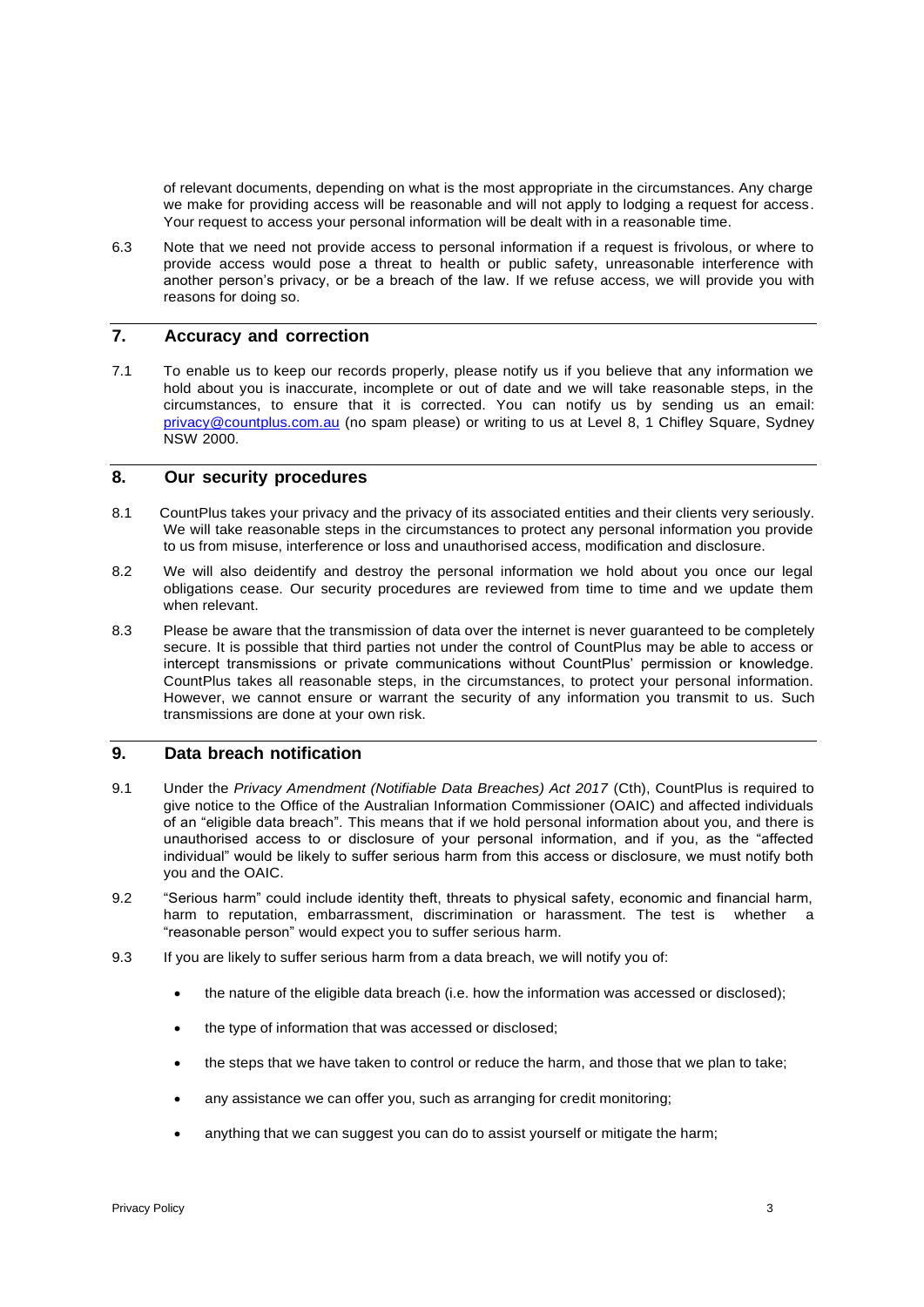- whether the breach has also been notified to the OAIC;
- how you can contact us for information or to complain; and
- how to make a complaint with the OAIC.
- 9.4 We will notify you using the same method that we usually use to communicate with you. If it is not practicable for us to notify you personally, we will publish the notification on our website.
- 9.5 There are some circumstances in which we do not have to notify you of a data breach. These include:
	- where we have taken remedial action before any serious harm has been caused by the breach;
	- if you have been notified of the breach by another entity;
	- if notification would be inconsistent with Commonwealth secrecy laws; or
	- where the OAIC declares that notification does not have to be given.
- 9.6 Depending on the nature of the breach and the harm, we will also consider informing other third parties such as the police or other regulators or professional bodies.

# **10. Identifiers**

10.1 We will not adopt as our own, any government identifiers you may provide to us such as TFNs etc.

#### **11. Links to other sites**

11.1 CountPlus and our associated entities' websites may provide links to other sites for you to access. You should be aware that these other sites are not subject to this Privacy Policy or our privacy standards and procedures. You will need to contact them directly to ascertain their privacy standards.

#### **12. Collecting data**

- 12.1 The CountPlus website may deposit "cookies" in a visitor's computer. Cookies are pieces of information that a website transfers to an individual's hard drive for record keeping purposes. Cookies are only sent back to the website that deposited them when a visitor returns to that site.
- 12.2 Cookies make it easier for you by saving your preferences while you are at our site. We never save personal identifiable information in cookies. Most web browsers are initially set up to accept cookies. You can, however, reset your browser to refuse all cookies or to indicate when a cookie is being sent.

# **13. Changes to our Privacy Policy**

- 13.1 This information relates to our current Privacy Policy. From time to time, we may vary this policy for any reason. We will publish any changes on this website.
- 13.2 By continuing to use our website and continuing to provide us with your information, you confirm your acceptance of these changes. This Privacy Policy was last amended in February 2018.

# **14. Complaints resolution**

14.1 CountPlus is committed to providing a fair and responsible system for the handling of complaints from parties whose personal information we hold. If you have any concerns regarding the way we have handled your privacy, please send us an email at [privacy@countplus.com.au](mailto:privacy@countplus.com.au) or write to us at Level 8, 1 Chifley Square, Sydney NSW 2000. We will address any concerns you have through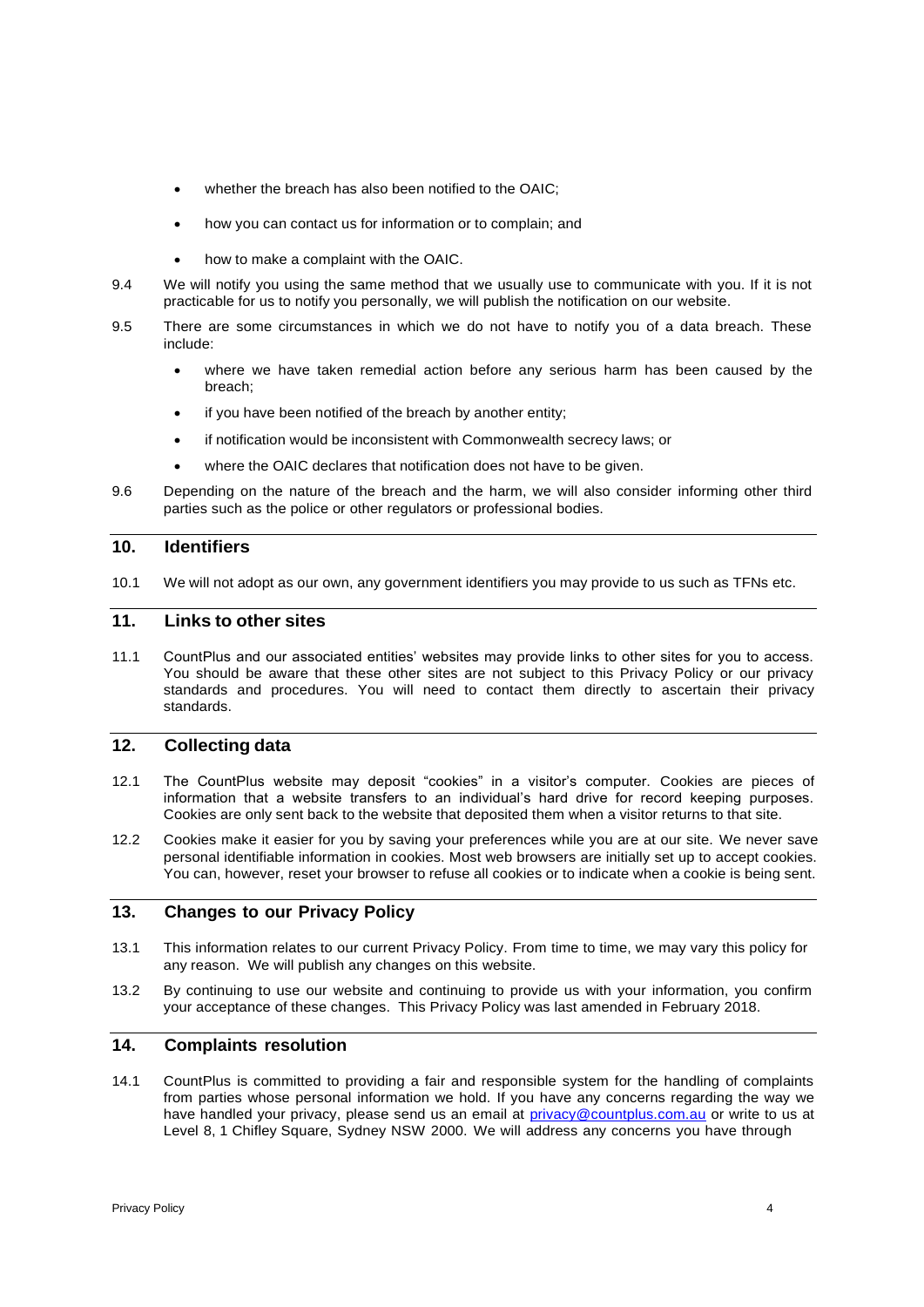our complaints handling process and we will inform you of the outcome of your complaint within a reasonable timeframe.

14.2 If after receiving our response, you still consider that your privacy complaint has not been resolved, you may refer your concerns to the Office of the Australian Information Commissioner at [www.oaic.gov.au](http://www.oaic.gov.au/)

# **15. Disclaimer**

- 15.1 By using the CountPlus website, you signify your understanding and agreement to comply with all terms and conditions and confirm your acceptance of the terms of this Privacy Policy and consent to the use of your personal information as set out in this Privacy Policy.
- 15.2 If you do not agree with the terms of this Privacy Policy, please do not use the website or otherwise provide us with your personal information.